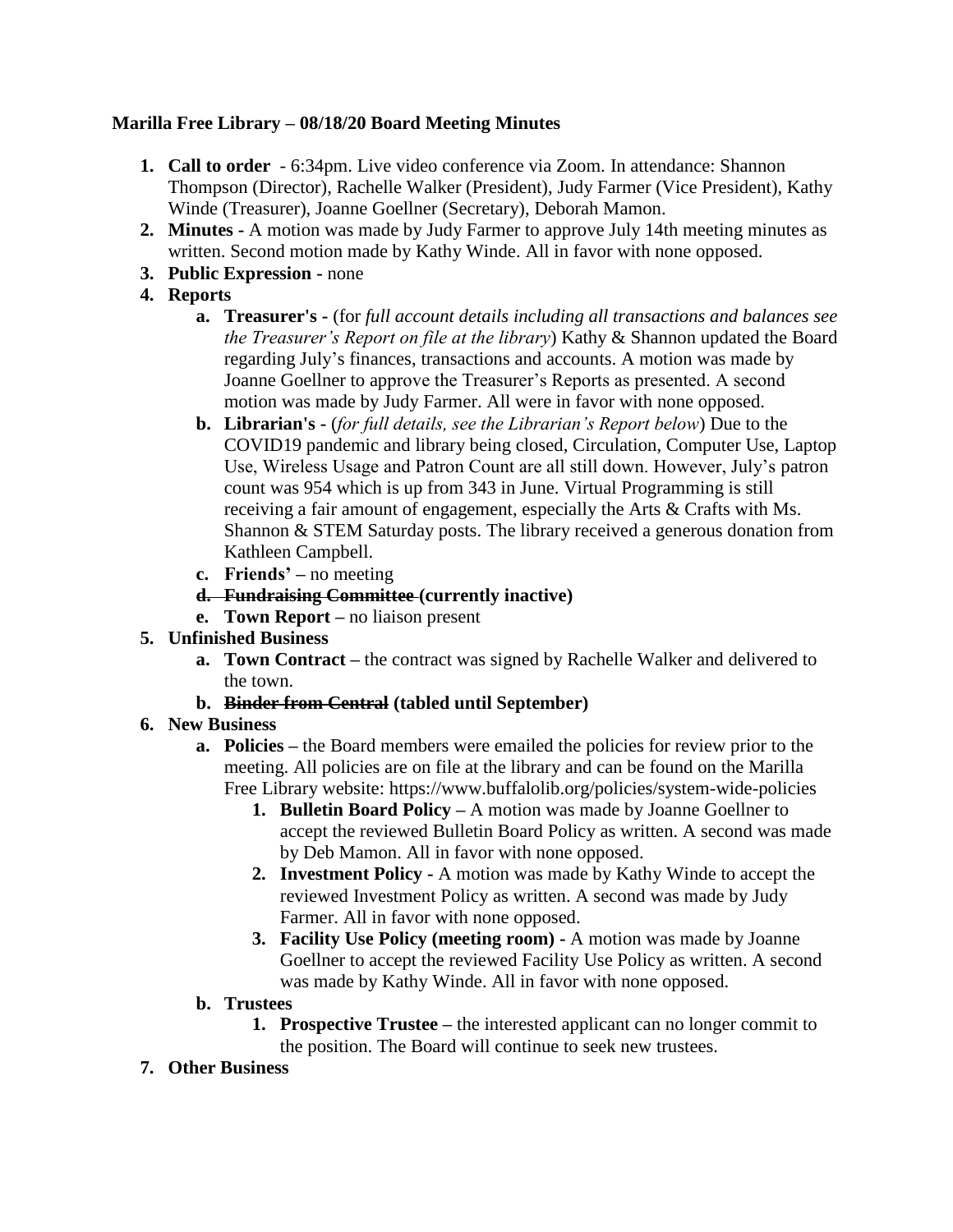- **a. Payroll Report –** Rachelle emailed the payroll report for review prior to the board meeting.
- **b.** Shannon updated the Board regarding library hours. Currently, Minimum Standards are suspended until September  $7<sup>th</sup>$ , due to the COVID pandemic. The library is operating comfortably on reduced hours and based on lighter patron count & circulation, staying below hours will save money. With school starting, Shannon may add hours Monday and Wednesday. The library is operating at 25 vs. 35 hours a week and the increase will bring the library to 29.
- 8. **Next Meeting: 09/15/20 at 6:30 pm via Zoom**
- 9. **Adjournment -** Rachelle Walker paused the streaming of the meeting into Executive Session at 7:10pm to discuss a personnel matter.

There being no further business to conduct, a motion to end Executive Session and adjourn the meeting was made by Kathy Winde at 7:15pm with a second by Judy Farmer. All were in favor with none opposed.

No formal action was taken regarding discussion during Executive Session.

Meeting Minutes Respectfully Submitted, August 29, 2020, by Joanne Goellner, Secretary.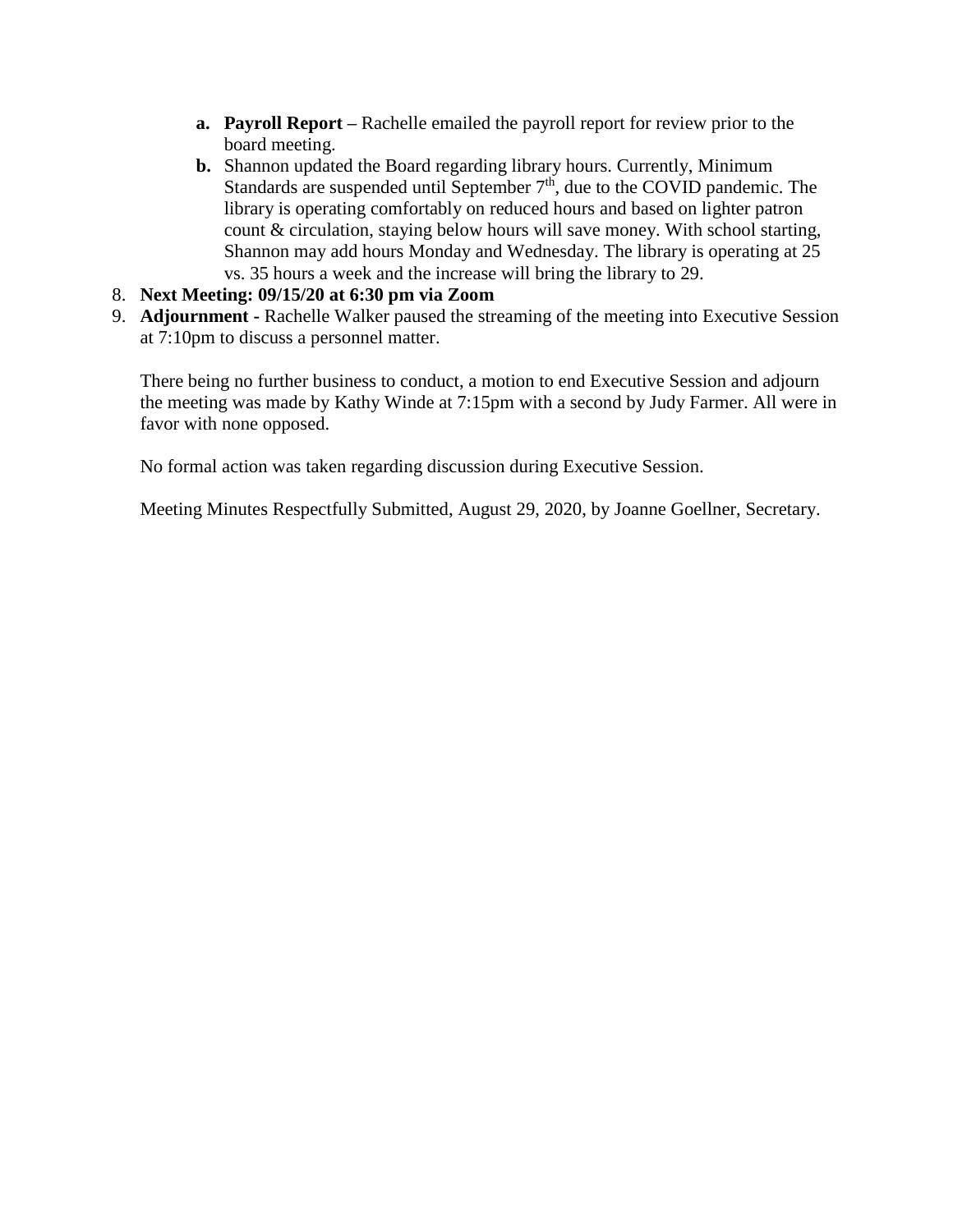## *Operating Budget*

### *Receipts*

June Receipts: \$ 10.45 (\$10 Fines / \$0.45 Copies)

July Receipts: \$ 218.09 (\$195.99 Fines / \$6.65 Copies / \$13.45 Print / \$2.00 Lib. Cards)

Receipts year to date: \$ 7,444.14 (includes \$4,360 from Capital Improvement & \$2,217 System

## Appropriation)

# *Actual Operating Receipts year to date:* \$867.14

This represents fine/copy/print revenue. This year our revenue commitment is \$3,383.

## *Expenditures*

*July*: \$ 239.80 Expenditures year to date: \$6,670.62 (This includes \$4,360 in Capital Improvement Expenditures) *Actual Operating Expenditures year to date:* \$2,310.62 This year our expenditure allotment is \$5,600.

### *Circulation*

July was 2,469. This was down by 1,272 or -34% Year to date is 11,102. This is down by 11,844 or -51.6%

#### *Computer Use*

July was 47. This was down by 46 or -49.5% Year to date is 204. This is down by 299 or -59.4%

#### *Laptop Use*

July was 9. This was down by 6 Year to date is 52. This is down by 39

#### *Wireless Usage*

July was 84. This was down by 91 or -52% Year to date is 471. This is down by 522 or -52.6%

## *Patron Count*

July was 954. This was down by 1,003 or -51.3% Year to date is 4,494. This is down by 5,380 or -54.5%

#### *Summer Virtual Programs*

- **Independent Reading Program**  1000 Minutes of Summer Reading
	- o 2 Options for families
		- *Traditional Paper Log* Track minutes and return to library for prizes
		- *Submit Minutes Online* Link on our Webpage to Google Form schedule prize pickups with parents